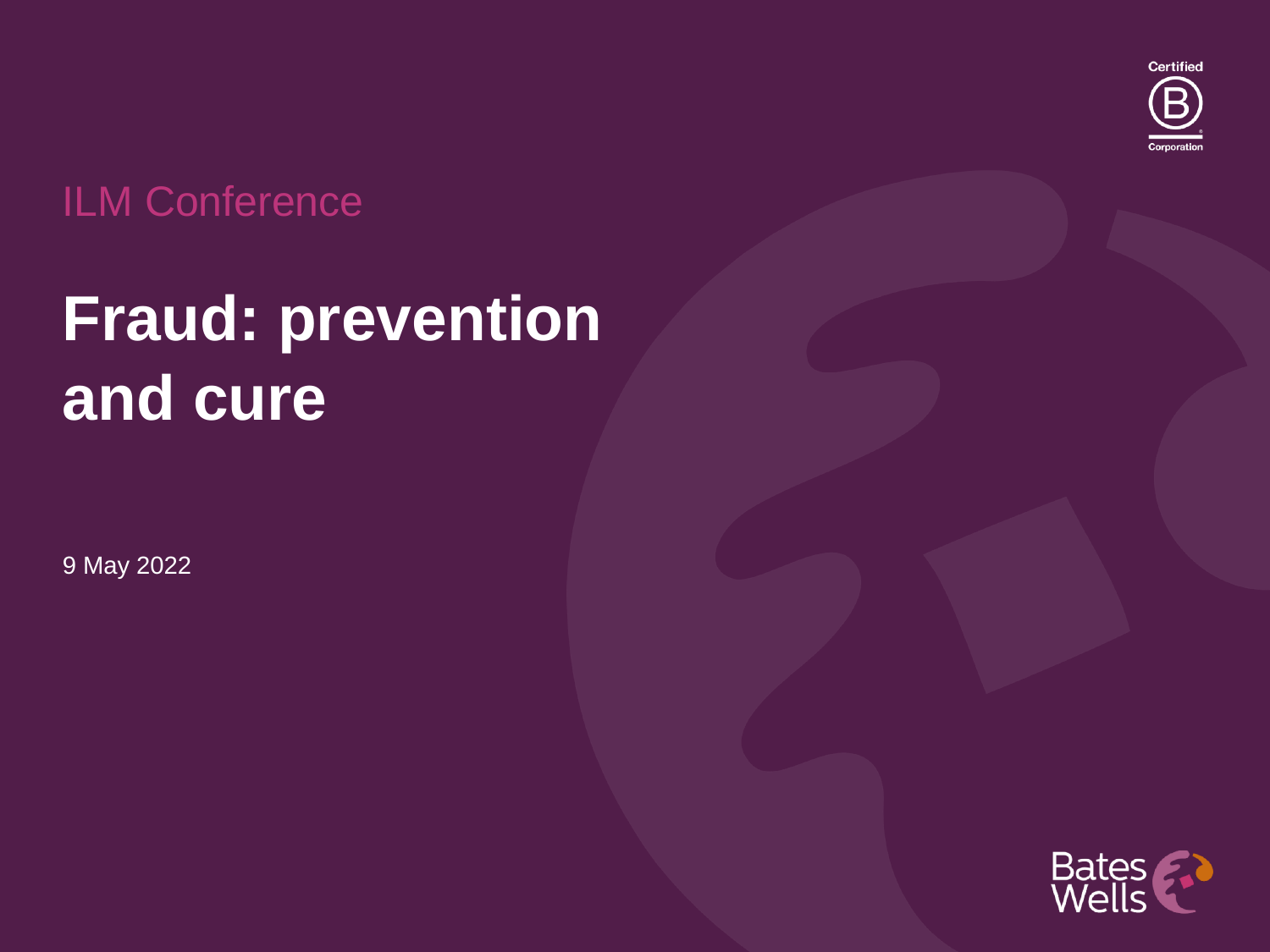Our Fraud in Legacies panel considered recent case studies and shared top tips for spotting and preventing fraud. If you do suspect fraudulent behaviour, we can help. Read on to learn more about the services our Counter-Fraud team provides.

Rob Oakley **Partner**

020 7551 7751 [r.oakley@bateswells.co.uk](mailto:r.oakley@bateswells.co.uk) Mindy Jhittay **Senior Associate**

020 7551 7853 [m.jhittay@bateswells.co.uk](mailto:m.jhittay@bateswells.co.uk)





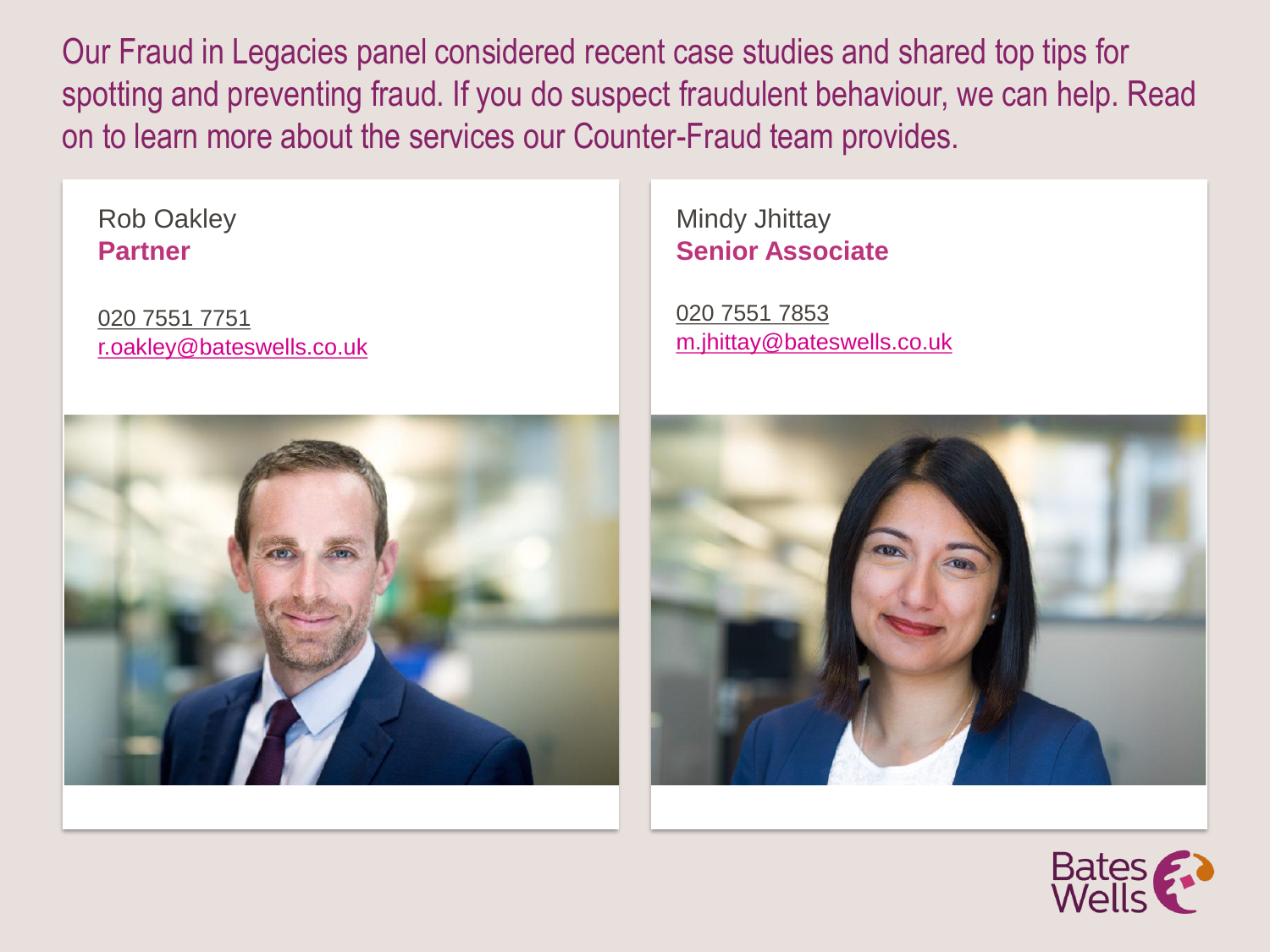## How can Bates Wells help you to fight fraud?

#### **Our Counter-Fraud team is made up of experienced lawyers from a range of disciplines and can help your charity:**

- prevent fraud from occurring or recurring
- secure evidence of wrong-doing and help recover lost funds
- manage internal disciplinary and other employment related processes
- co-ordinate action with the appropriate authorities and comply with your regulatory and other reporting obligations.

#### **What sort of issues can we help your charity with?**

- internal fraud and misconduct matters
- external fraud, including cyber-fraud (ransomware, copied websites, online donation fraud and cloaked email addresses), third parties who are administering or responsible for funds and legacy fraud by executors and individuals known to the testator.

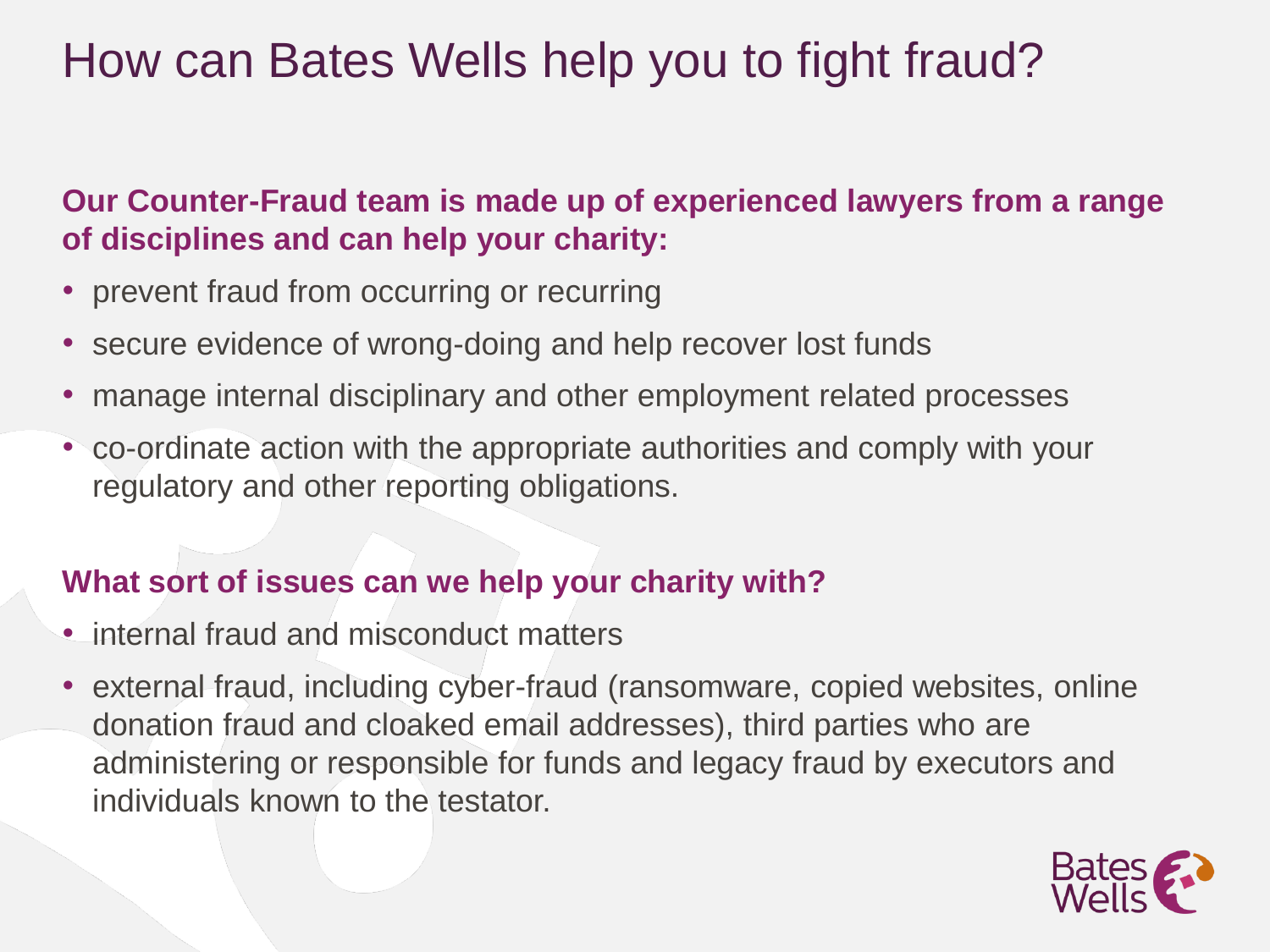## Prevention

#### **Prevention is always better than cure. We can provide guidance and advice on:**

- trustees' duties, rights and obligations across all types of fraud or breaches of trust
- Investigating suspected fraud, including collection and review of evidence
- reviewing and updating internal processes and procedures, including communications, financial controls, data protection and early identification of fraud
- employment contract and line management reviews
- website penetration testing
- reviewing insurance arrangements.

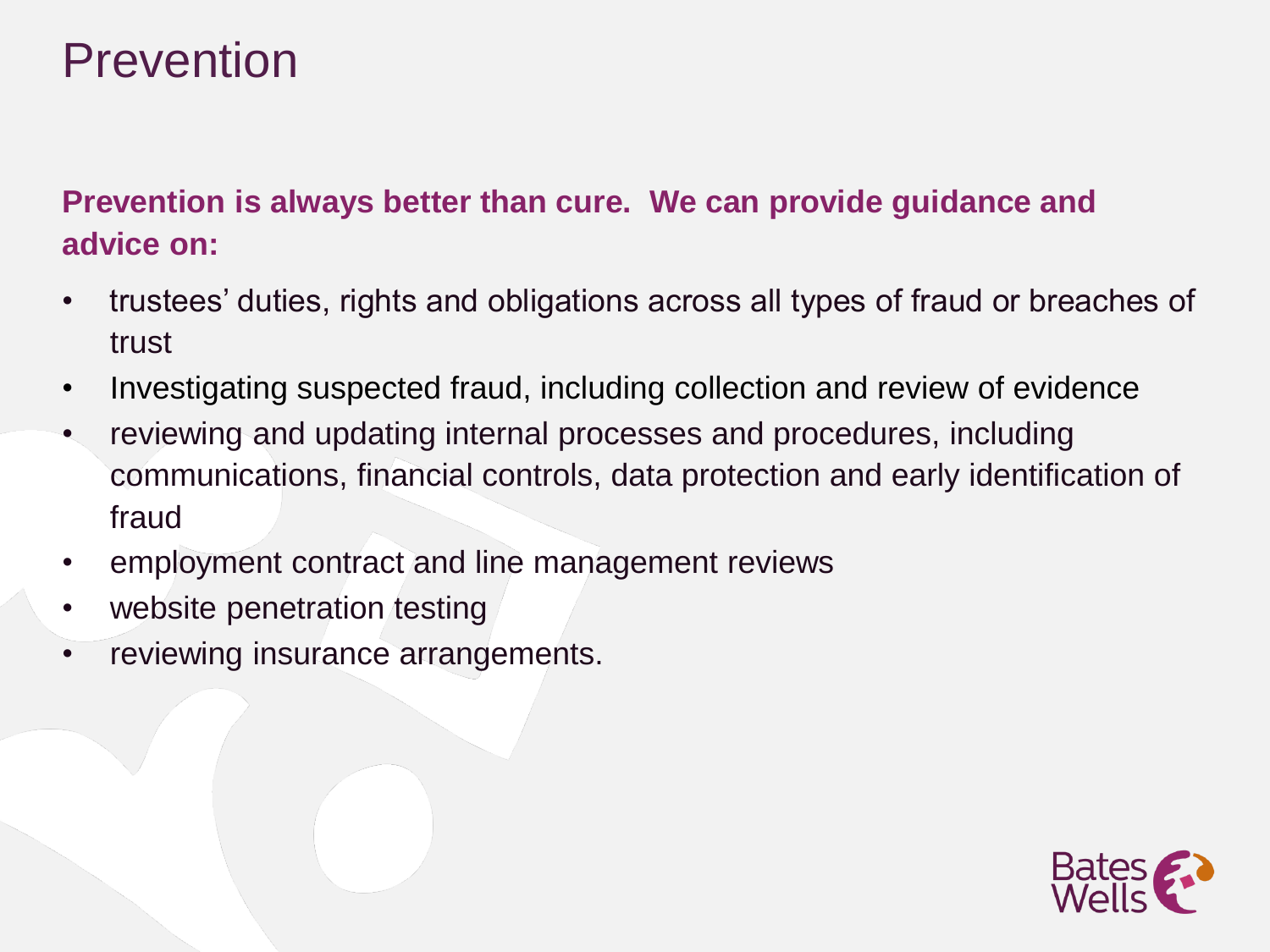

# Get in touch

To ask a question on a confidential basis, or for more information about how we might help your charity, please email us at [fightingfraud@bateswells.com](mailto:fightingfraud@bateswells.com) or call 020 7551 7777 and ask to speak to Rob Oakley or Mindy Jhittay (overleaf). We are pleased to offer a free half hour consultation.

Bates Wells & Braithwaite London LLP 10 Queen Street Place London EC4R 1BE

**www.bateswells.co.uk** T: +44 (0) 20 7551 7777

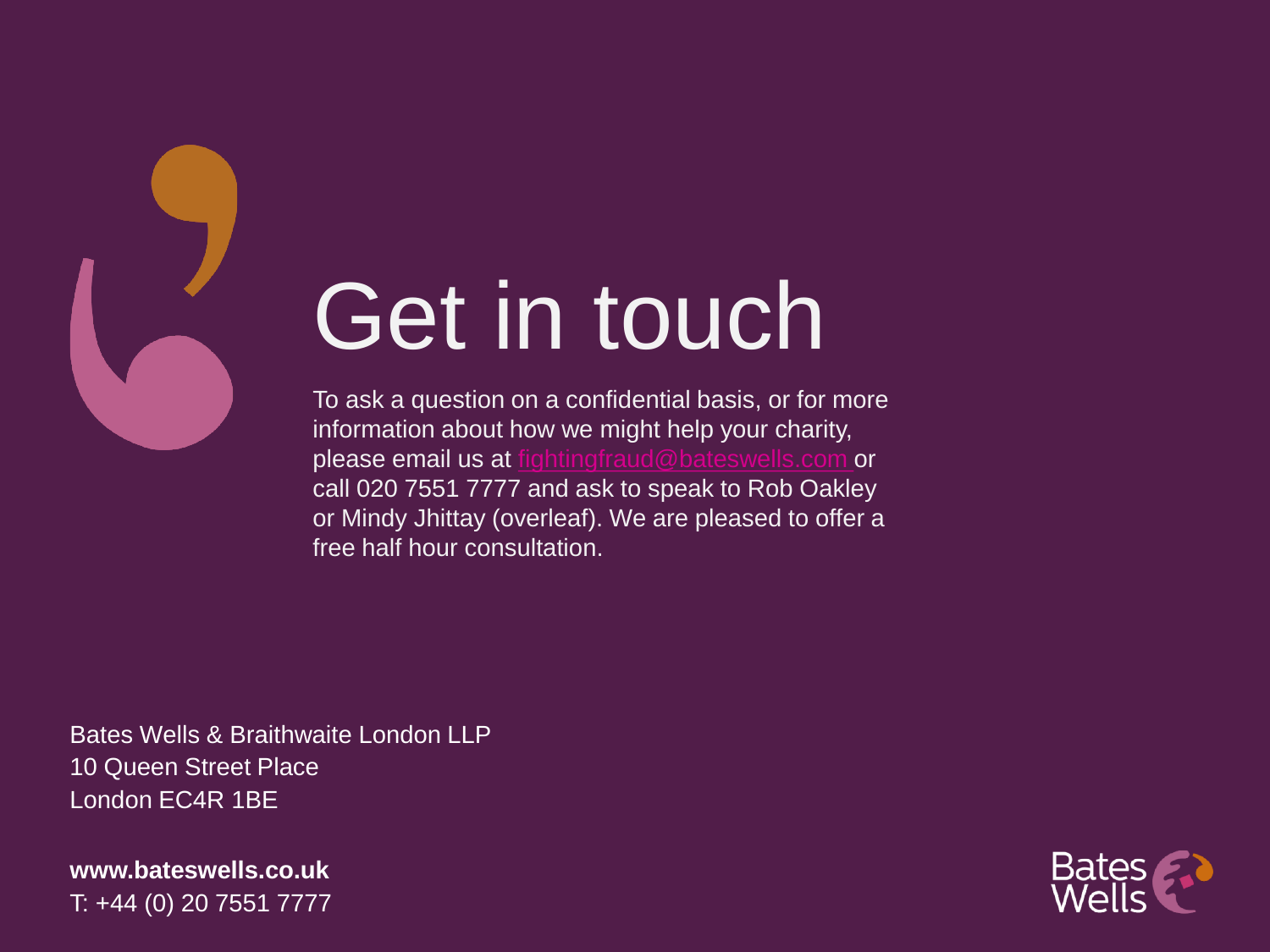## Get in touch

Rob Oakley **Partner**

020 7551 7751 [r.oakley@bateswells.co.uk](mailto:r.oakley@bateswells.co.uk)

#### Mindy Jhittay **Senior Associate**

020 7551 7853 [m.jhittay@bateswells.co.uk](mailto:m.jhittay@bateswells.co.uk)